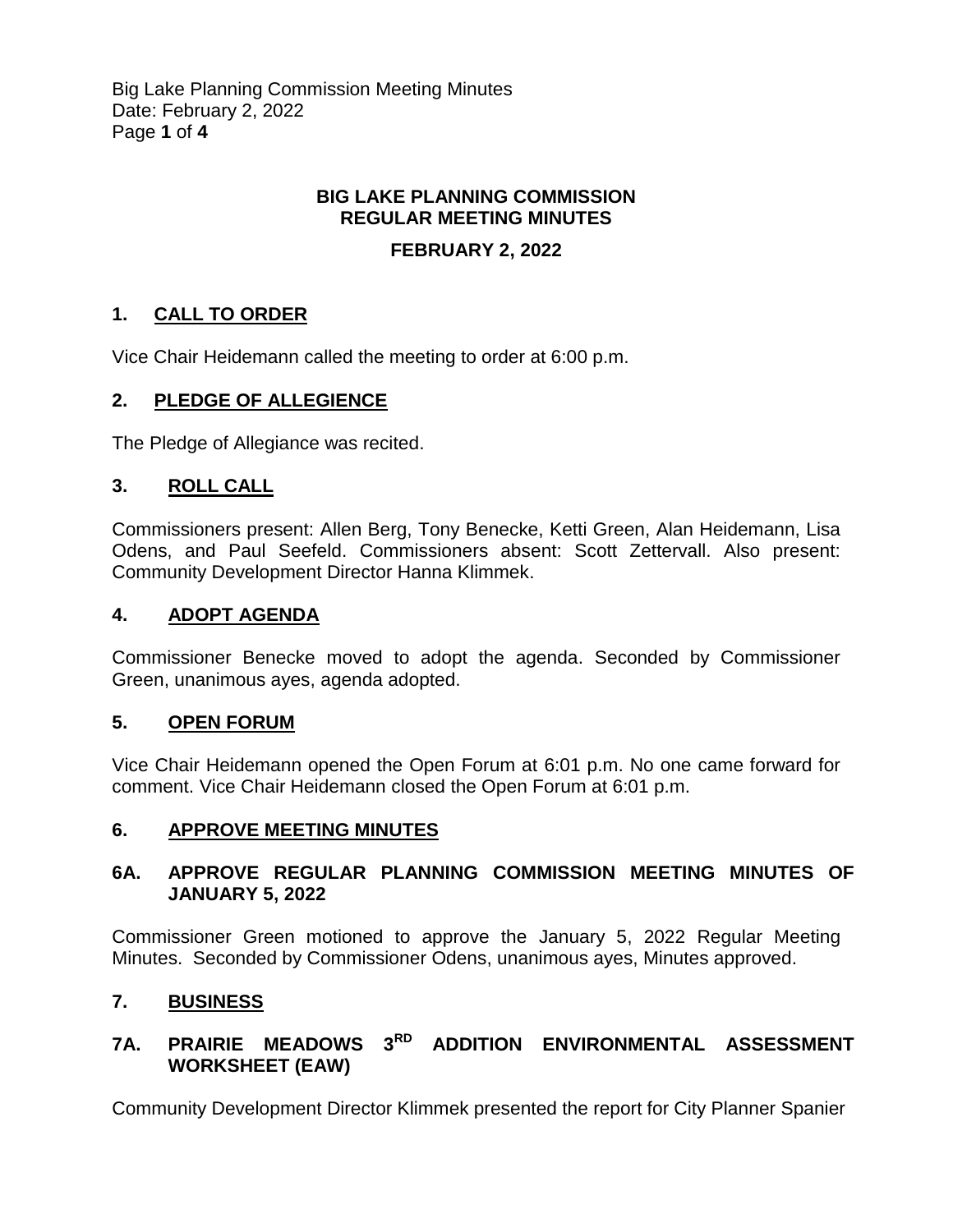Big Lake Planning Commission Meeting Minutes Date: February 2, 2022 Page **2** of **4**

and introduced the EAW author, Jayne Jacobson.

Jacobson's introduction included information pertaining to his credentials as an environmental scientist. He indicated the subject property is in the shoreland zone for DNR protected water, Preusse Lake. If things are done properly with stormwater and erosion control, Jacobson does not anticipate any negative environmental impacts caused by the residential development.

- Soils include moss, which is valuable for farming, and sand, which is excellent for development.
- Water resources- no floodplain issues, water flows south west toward Preusse Lake.
- SHPPO indicated no historic significance.
- DNR indicated blandings turtles may be present. Contractors must be notified of this.
- No contamination issues reported within a mile of site.
- Geotech report shows physical characteristics including brush and grass including small trees, none of which are classified "significant" (6" diameter at breast)
- Want to start grading in March and complete over 4 phases (grading?)
- History of site included farmland and hay-land

Commissioner Odens motioned to recommend no EIS. Seconded by Commissioner Green, to unanimous ayes, motion carried.

### **7B. PUBLIC HEARING: REQUEST FOR PRELIMINARY PLAT, SHORELAND RESIDENTIAL PUD, PUD, CUP AND VARIANCE FOR PRAIRIE MEADOWS 3RD ADDITION**

Hanna Klimmek stated that the applicant has requested to continue their public hearing as they need more time to address comments provided in the comment letter from the City.

Vice Chair Heidemann opened the public hearing at 6:30 p.m. No one came forward for comment.

Klimmek noted that the Planning Commission took no action, and was asked not close the public hearing.

Commissioner Green motioned to table the applications and continue the public hearing to March 2, 2022 at 6:00 p.m. in the Big Lake City Council Chambers. Seconded by Commissioner Benecke, unanimous ayes, motion carried.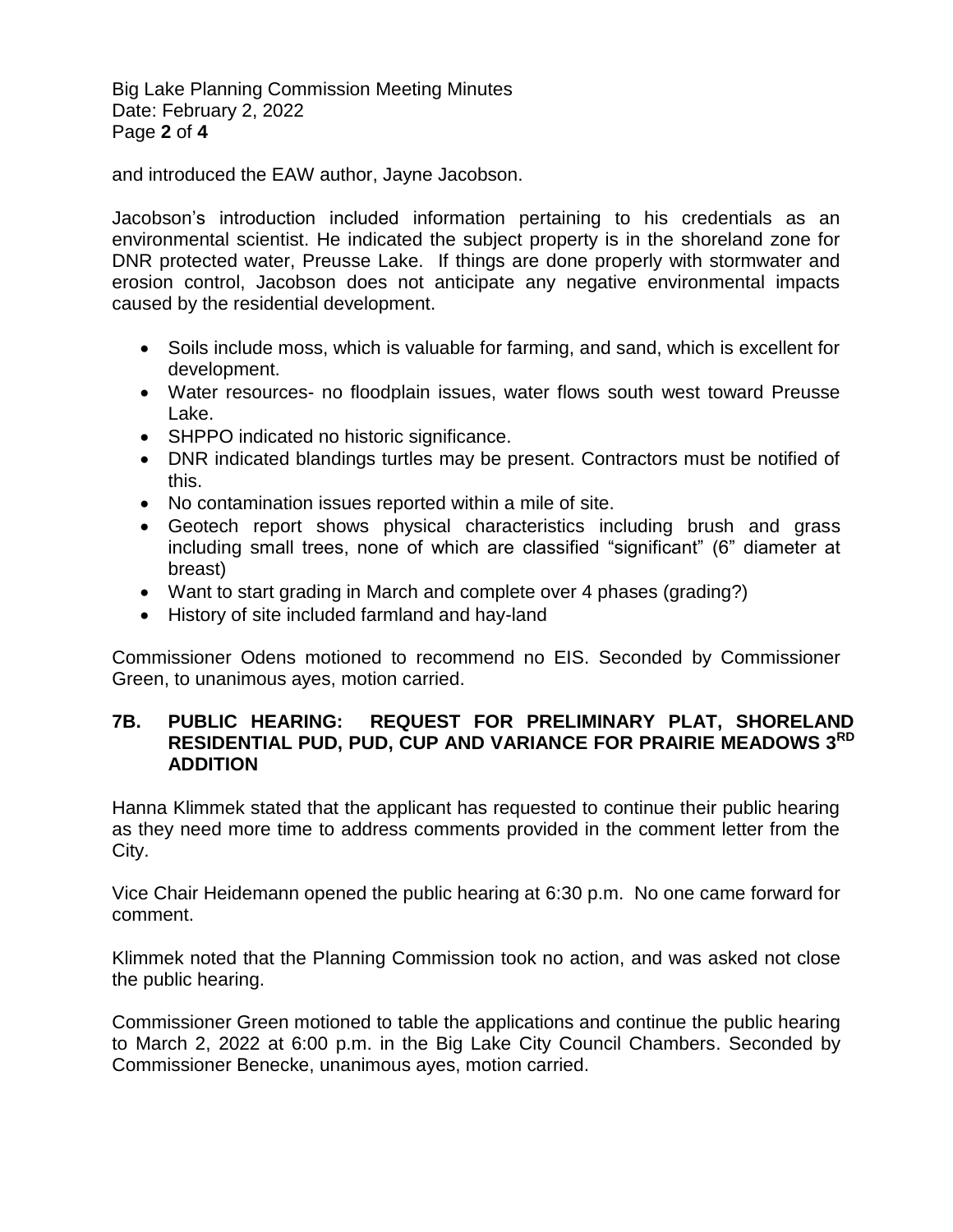## **7C. PUBLIC HEARING: VARIANCE REQUEST FOR 450 JEFFERSON BOULEVARD**

Request for variance for signage was presented by Community Development Director Klimmek on behalf of City Planner Spanier.

Commissioner Seefeld asked whether the Code Revision project would be addressing the issue at hand. Klimmek indicated that indeed it would be; one of the project goals is to reduce the number of variances coming forward.

Vice Chair Heidemann opened the public hearing at 6:36 p.m. No one came forward for comment. Vice Chair Heidemann closed the public hearing at 6:36 p.m.

Commissioner Green motioned to recommend approval of the variance requests. Seconded by Commissioner Berg, unanimous ayes, motion carried.

## **7D. BUFFER YARD ORDINANCE AMENDMENT**

Hanna Klimmek facilitated a discussion with the Planning Commission regarding the buffer yard ordinance and the direction of the City Council.

Commissioners agreed that "aesthetically pleasing" is too ambiguous a term.

Commissioner Odens motioned to recommend approval of the revision proposed by staff and the elimination of 3,b,1 and 3,b,2. Seconded by Commissioner Berg, unanimous ayes, motion carried.

## **7E. LAND DEVELOPMENT PROCESS CHARTS**

Hanna Klimmek reviewed that the Community Development Department created process charts to illustrate the City's development process. Klimmek presented the illustrations and the Commission discussed them.

## **7F. COMMUNITY DEVELOPMENT DEPARTMENT UPDATE**

Community Development Director Klimmek reviewed the department update that included building permits issued year to date, commercial/residential/industrial development, BLEDA, Planning and Zoning, Building, and Recreation and Communication.

## **8. PLANNER'S REPORT**

Commissioner Green expressed her excitement about Aeon finally securing the financing needed for their project. Klimmek informed that the Premier Marine building permit was issued last week. Code Revision Task Force kickoff meeting scheduled for